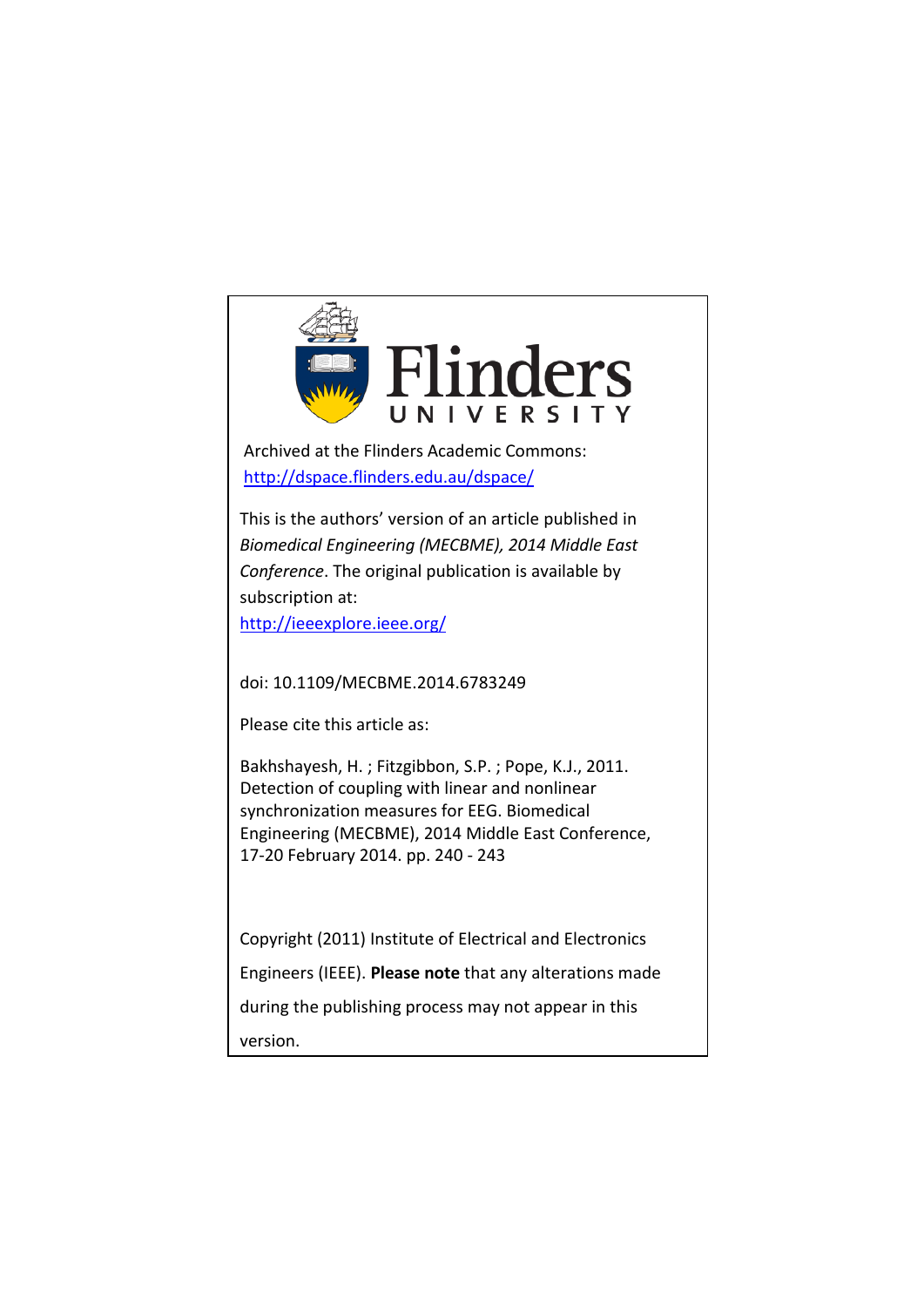# **Detection of coupling with linear and nonlinear synchronization measures for EEG**

Hanieh Bakhshayesh, Sean P. Fitzgibbon and Kenneth J. Pope, *Member, IEEE*

*Abstract***— There has been extensive research aimed at measuring synchronization to study the relationships between complex time series, such as electroencephalography (EEG). We compare six synchronization measures: the linear measures of crosscorrelation, coherence and partial coherence, and three nonlinear similarity measures, namely correntropy, phase index and mutual information. We apply these measures to simulated data (unidirectionally coupled Hénon maps) to test the detection of nonlinear and nonstationary interdependence, including in the presence of noise. We also apply these measures to simulated EEG. The results suggest different measures have both good and bad features. No measure is the clear winner and no method completely fails. "Best measure" depends on the particular data and aim of the research.**

### I. INTRODUCTION

There has been wide-ranging research aimed at detecting underlying relationships (which may be nonlinear and/or nonstationary) in multi-output dynamic systems, to give useful insight into their spatio-temporal organization [\[1\]](#page-5-0). Previous studies of coupled identical and nonidentical systems have focused on a single measure, and there is no thorough comparison of many measures [\[1-7\]](#page-5-0).

The classical measures use linear approaches, in particular cross-correlation and coherence [\[8\]](#page-5-1). Crosscorrelation measures the linear correlation between two signals in the time domain, while coherence measures linear relationships between signals in the frequency domain and is calculated as the normalized cross-spectral density of the two signals [\[9\]](#page-5-2). Partial coherence measures the same relationship but after (linear) dependence on other signals has been removed [\[10\]](#page-5-3). Linear measures have generally been assumed to only capture linear relationships, and so these measures are rarely used to detect nonlinear relationships [\[11\]](#page-5-4).

Nonlinear measures are often based on phase information, such as phase index, or on information theory, such as correntropy or mutual information [\[12\]](#page-5-5).

Phase index looks for a consistent difference in instantaneous phase between the two signals [\[13\]](#page-5-6). Correntropy extends the correlation function to nonlinear space [\[5\]](#page-5-7). Mutual information quantitates how much information is shared between two signals, based on the joint and marginal distributions of the signals. It is noted that accurate estimation of these distributions generally requires a large amount of noise-free stationary data, which limits the practical application of such measures [\[10\]](#page-5-3).

Electroencephalography (EEG) is the recording of brain [electrical](http://en.wikipedia.org/wiki/Electrical) activity at th[e scalp.](http://en.wikipedia.org/wiki/Scalp) EEG is fundamentally a nonstationary signal due to the time varying nature of brain activity. The recorded EEG signals are typically examined in the frequency range between 0 and 100 Hz. Most of the signal's energy is distributed between 0.5 and 60 Hz and its amplitude is typically between 2 and 100 µV [\[14\]](#page-5-8). Therefore, EEG signals overlap in one or both of amplitude and frequency with many other biological signals and external noises. Therefore a good synchronization measure for EEG should be insensitive to noise, including non-brain signals, as well as be able to detect both linear and nonlinear and nonstationary relationships between signals.

In this paper we consider three classical measures (cross-correlation, coherence and partial coherence) and three nonlinear measures (phase index, correntropy and mutual information). All measures are normalized by definition to the range 0 to 1 (we ignore the sign for cross-correlation), except mutual information, which we normalize by dividing by the average self-information of the two input signals. To compare the synchrony measures, we generated synthetic data where we know the true relationship between the signals. First we used a well-understood nonlinear system (coupled Hénon maps), followed by simulated EEG.

This paper is organized as follows. In section [II](#page-2-0) we apply the measures to Hénon map data, looking for increasing coupling strength, nonstationary coupling and addressing the influence of noise. In section [III,](#page-4-0) we apply the measures to simulated EEG signals. In section [IVw](#page-4-1)e summarize the results and present our conclusions.

H. Bakhshayesh is with the School of Computer Science, Engineering and Mathematics at Flinders University, Adelaide SA, Australia (e-mail: Hanieh.Bakhshayesh@flinders.edu.au).

S. P. Fitzgibbon is with the School of Medicine at Flinders University, Adelaide SA, Australia (e-mail: Sean.Fitzgibbon@flinders.edu.au).

K. J. Pope is with the School of Computer Science, Engineering and Mathematics at Flinders University, Adelaide SA, Australia (phone: +61-8- 8201 5042; fax +61-8-8201 2297; e-mail: Kenneth.Pope@flinders.edu.au).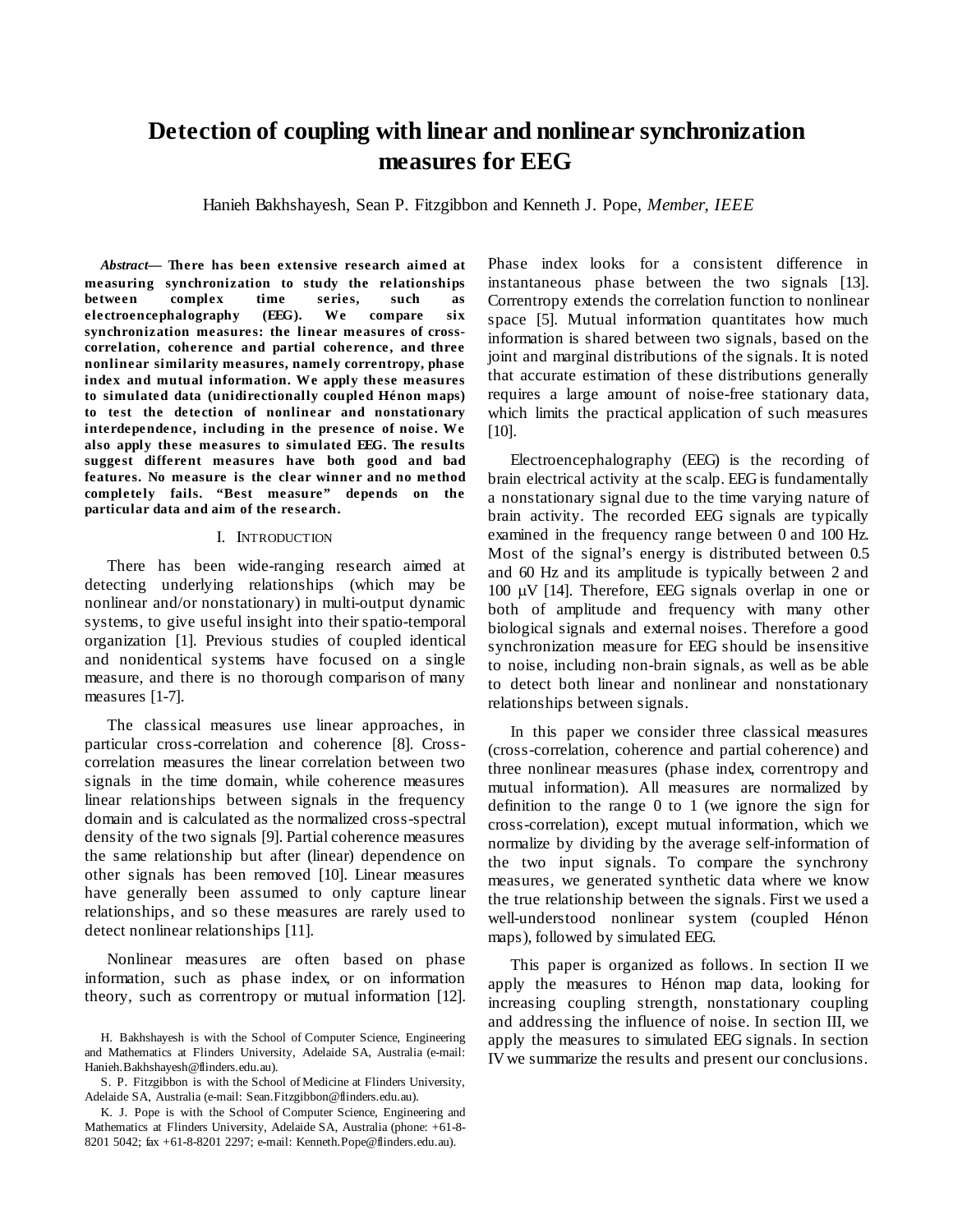## II. EXPERIMENTS ON COUPLED HÉNON MAPS

<span id="page-2-0"></span>Our simulations generate data from a pair of unidirectionally coupled Hénon maps X and Y given by:

$$
x(k+1) = 1.4 + b x(k-1) - x2(k)
$$
  
\n
$$
y(k+1) = 1.4 + d y(k-1) - [u x(k) + (1 - \mu)y(k)]y(k)
$$

We analyze three standard cases, commonly referred to as identical systems  $(b = d = 0.3)$  and nonidentical systems  $(b = 0.3, d = 0.1)$  and  $(b = 0.1, d = 0.3)$  [\[3\]](#page-5-9). For both cases we varied the coupling strength from  $\mu = 0$ (no coupling) to  $\mu = 1$  (complete coupling) [\[3\]](#page-5-9). Simulations used 10,000 data points and were repeated 10 times with different random initial conditions, with the calculated synchronization measures averaged over the 10 realizations.

Analysis of the identical system has shown an increase in synchronization as the coupling strength increases, but from  $\mu = 0.7$  the system switches to perfect synchronization, ie  $x(k) = y(k)$  as the maximum Lyapunov exponent goes negative [\[3\]](#page-5-9). The nonidentical systems both show increases in synchronization with coupling strength, without achieving perfect synchronization. However, for  $(b = 0.3, d = 0.1)$  the maximum Lyapunov exponent goes negative between  $\mu = 0.1$  and  $\mu = 0.3$ , and for  $(b = 0.1, d = 0.3)$ , the maximum Lyapunov exponent goes negative between  $\mu = 0.4$  and  $\mu = 0.6$  [\[3,](#page-5-9) [7\]](#page-5-10). In these ranges, stronger synchronization can be expected.

## *A. Detecting nonlinear relationships between signals*

We vary the strength of a relationship between signal by varying the coupling strength  $\mu$ . [Fig. 1](#page-2-1) shows the synchrony measures against increasing coupling strength. As expected, all measures detect the perfect synchronization that occurs at approximately  $\mu = 0.7$  [\[3\]](#page-5-9). For  $\mu < 0.7$ , ie before the onset of perfect synchronization, the nonlinear measures identify lesser levels of coupling as previously reported [\[3\]](#page-5-9) and similarly reported for other nonlinear synchronization measures [\[3,](#page-5-9) [15-17\]](#page-5-11). Not previously reported, however, the linear measures also similarly detect the increasing level of coupling and identify the onset of perfect synchronization, performing as well as the nonlinear measures. Mutual information and correntropy calculate the lowest levels of synchrony at no coupling, suggesting they are more accurate at estimating weak levels of synchrony.



<span id="page-2-1"></span>Fig. 1: Synchrony measures applied to coupled Hénon maps (identical systems) with varying coupling strength.

[Fig. 2](#page-2-2) shows the result for the experiment repeated with nonidentical coupled systems with  $(b = 0.3, d = 0.1)$ . As reported in [\[1\]](#page-5-0) both phase index and correntropy measure an increase in synchronization as the coupling strength increases. Again the linear synchronization measures show similar results. The expected increase in synchronization between  $\mu = 0.1$ and  $\mu = 0.3$  is only visible with the coherence and mutual entropy measures.

[Fig. 3](#page-3-0) shows the result for the experiment repeated with nonidentical coupled systems with  $(b = 0.1, d = 0.3)$ . All measures except correntropy show an increase in synchronization with coupling strength, and all but partial coherence show a heightened synchronization between  $\mu = 0.4$  and  $\mu = 0.6$ .



<span id="page-2-2"></span>Fig. 2: Synchrony measures applied to coupled Hénon maps (nonidentical systems,  $\mathbf{b} = 0.3$ ,  $\mathbf{d} = 0.1$ ) with varying coupling strength.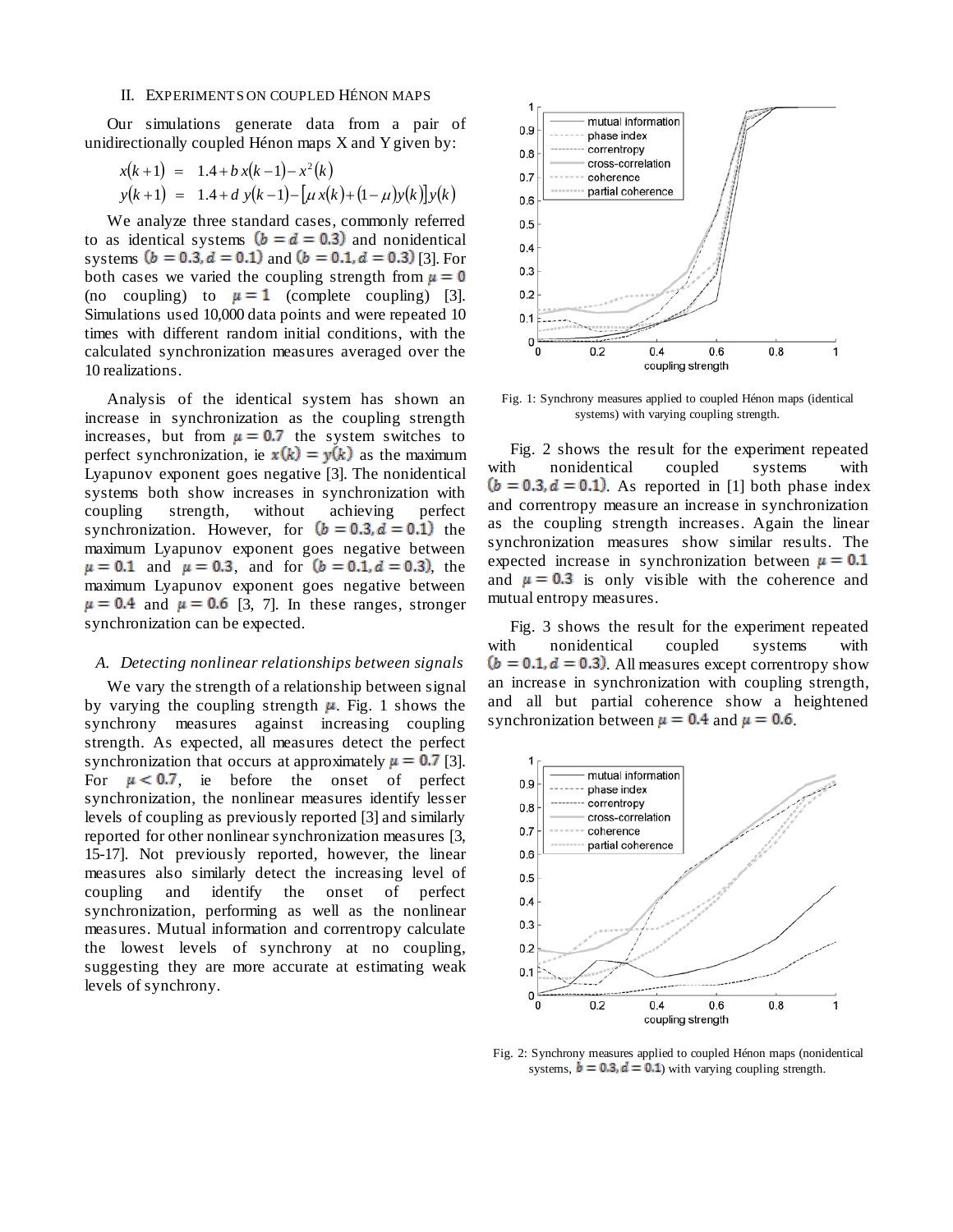

<span id="page-3-0"></span>Fig. 3: Synchrony measures applied to coupled Hénon maps (nonidentical systems,  $\mathbf{b} = 0.1$ ,  $\mathbf{d} = 0.3$ ) with varying coupling strength.

These experiments demonstrate that with noiseless data the linear synchronization measures generally perform nearly as well as the nonlinear measures in detecting a nonlinear relationship between signals. At very low coupling strengths, mutual information and correntropy generally estimate lower synchrony, outperforming the other measures.

## *B. Detecting nonstationary relationship between signals*

Following the methodology of [\[11,](#page-5-4) [18\]](#page-5-12), a model of nonstationarity is to change the coupling strength  $\mu$  with time. Here we switch the coupling strength of two coupled Hénon maps from  $\mu = 0.1$  (weak coupling) to  $\mu = 0.9$  (tightly coupling) at  $k = 50$  and back to  $\mu = 0.1$ at  $k = 150$ . A sliding window of 50 samples was used to estimate the synchronization measures.

[Fig. 4](#page-3-1) shows the results for identical systems with the nonlinear measures, and [Fig. 5](#page-3-2) for the linear measures. For both figures, the change in coupling is indicated by the grey line. All measures show an increase in synchronization starting from  $k = 50$  and rising to a maximum after 50 samples, the size of the sliding window. A decrease in synchronization measures is seen from  $k = 175$ , slightly later than expected. This indicates that it takes approximately 25 samples for the two Hénon maps to commence divergence from their tightly coupled state to their loosely coupled state. All measures do not estimate the loose coupling accurately, due to the limited number of samples used in the estimates. All measures perform equally. Simulations for the nonidentical systems were also run, completely supporting the conclusions above (not shown).



<span id="page-3-1"></span>Fig. 4: Nonlinear synchrony measures applied to coupled Hénon maps (identical systems) with nonstationary coupling.



<span id="page-3-2"></span>Fig. 5: Linear synchrony measures applied to coupled Hénon maps (identical systems) with nonstationary coupling.

### *A. Influence of noise*

Real signals are contaminated by noise, so a valuable synchronization measure should be robust against noise. Here we consider additive white Gaussian measurement noise at signal-to-noise ratios of 7 dB and 0 dB, levels typically found in EEG.

[Fig. 6](#page-4-2) shows the performance of the synchronization measures on the identical systems at 7 dB SNR. All measures fail to detect weak coupling below  $\mu = 0.3$ , and all show a step change at  $\mu = 0.7$  when the Hénon maps synchronize. For  $0.3 < \mu < 0.7$  as the coupling strengthens, the largest absolute increases are seen in partial coherence, cross-correlation and phase index, and the largest relative increases are seen in phase index, mutual information and partial coherence. Partial coherence obtains the best (largest) estimate when the Hénon maps are synchronized ( $\mu > 0.7$ ).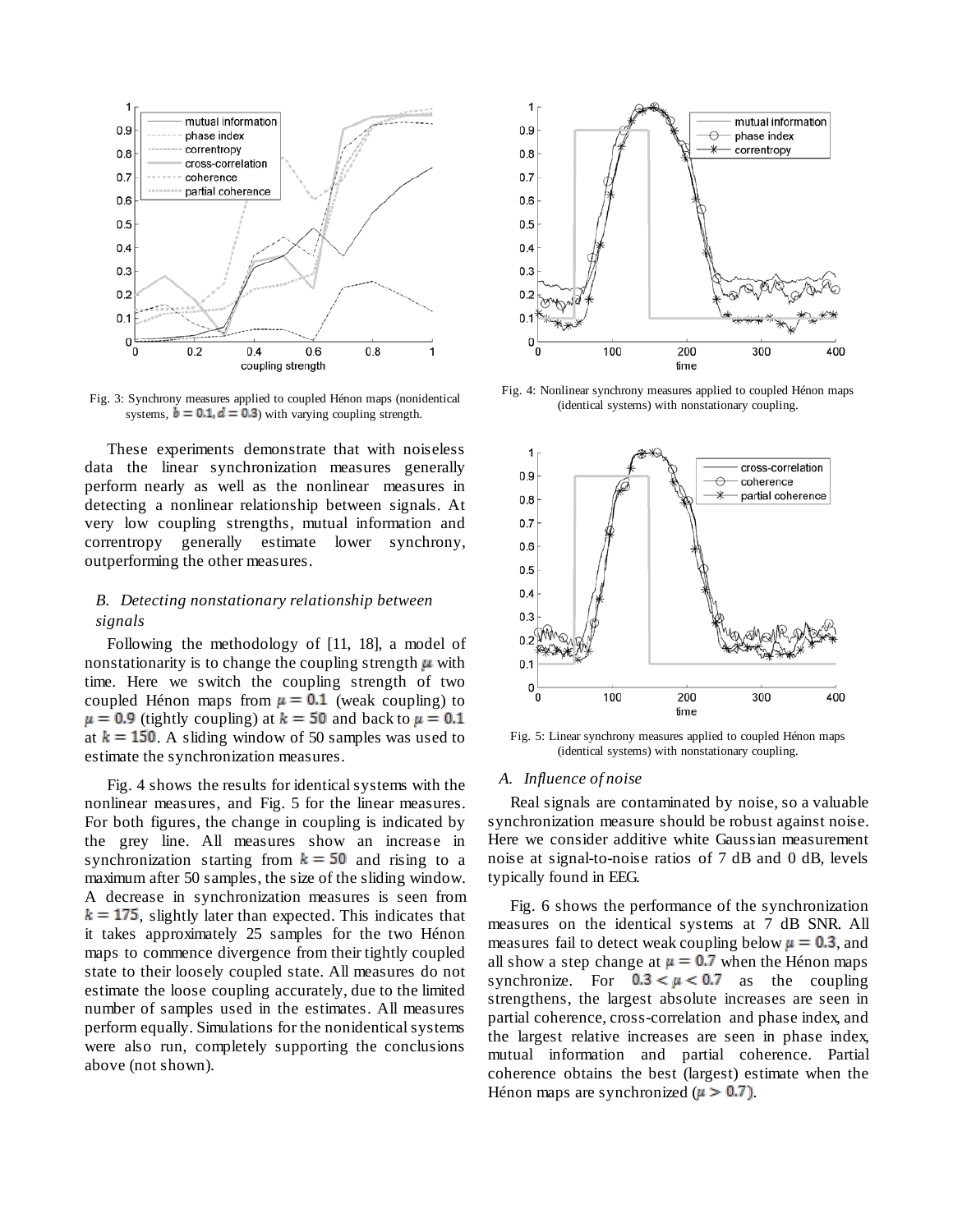

<span id="page-4-2"></span>Fig. 6: Synchrony measures applied to coupled Hénon maps (identical systems) with varying coupling strength at 7 dB SNR.



<span id="page-4-3"></span>Fig. 7: Synchrony measures applied to coupled Hénon maps (identical systems) with varying coupling strength at 0 dB SNR.

<span id="page-4-0"></span>[Fig. 7](#page-4-3) shows the same experiment at a SNR of 0 dB. The results substantially mimic those in [Fig. 6,](#page-4-2) but with an overall degradation of the estimates due to the extra noise, except for partial coherence. The addition of noise to both nonidentical systems yields results (not shown) that are qualitatively the same as the identical systems and hence reinforce the conclusions above. These experiments suggest phase index and partial coherence are more robust to noise than the other synchrony measures.

## III. EXPERIMENTS ON SIMULATED EEG

2 channels of simulated EEG were generated, representing responses to repeated trials. Each trial ran from  $-1$  s to  $+2$  s, and contained a noisy alpha burst with added pink noise at 0 dB. The alpha burst (a Hamming windowed 10 Hz sinusoid) ran from 300 ms to 700 ms with random timing jitter spread uniformly from  $-5$  ms to  $+5$  ms

and an additional fixed delay of 10 ms in one channel. The noise added to the burst was pink noise at a SNR of 0 dB.



<span id="page-4-4"></span>Fig. 8: Nonlinear synchrony measures applied to simulated EEG with varying coupling strength at 0 dB SNR.



<span id="page-4-5"></span>Fig. 9: Linear synchrony measures applied to simulated EEG with varying coupling strength at 0 dB SNR.

The data were analysed for alpha synchrony with six synchrony measures, using a sliding window of 300 ms after preprocessing with a bandpass filter with corner frequencies of 5 Hz and 15 Hz. [Fig. 8](#page-4-4) shows the synchrony estimates for the nonlinear measures, and [Fig.](#page-4-5)  [9](#page-4-5) for the linear measures, with both figures indicating the timing of the alpha burst by the grey line. All measures respond as expected to the alpha burst. Coherence shows the largest absolute increase, correntropy shows the largest relative increase.

## IV. CONCLUSION

<span id="page-4-1"></span>This paper has investigated the performance of six synchronization measures with a view to their use in